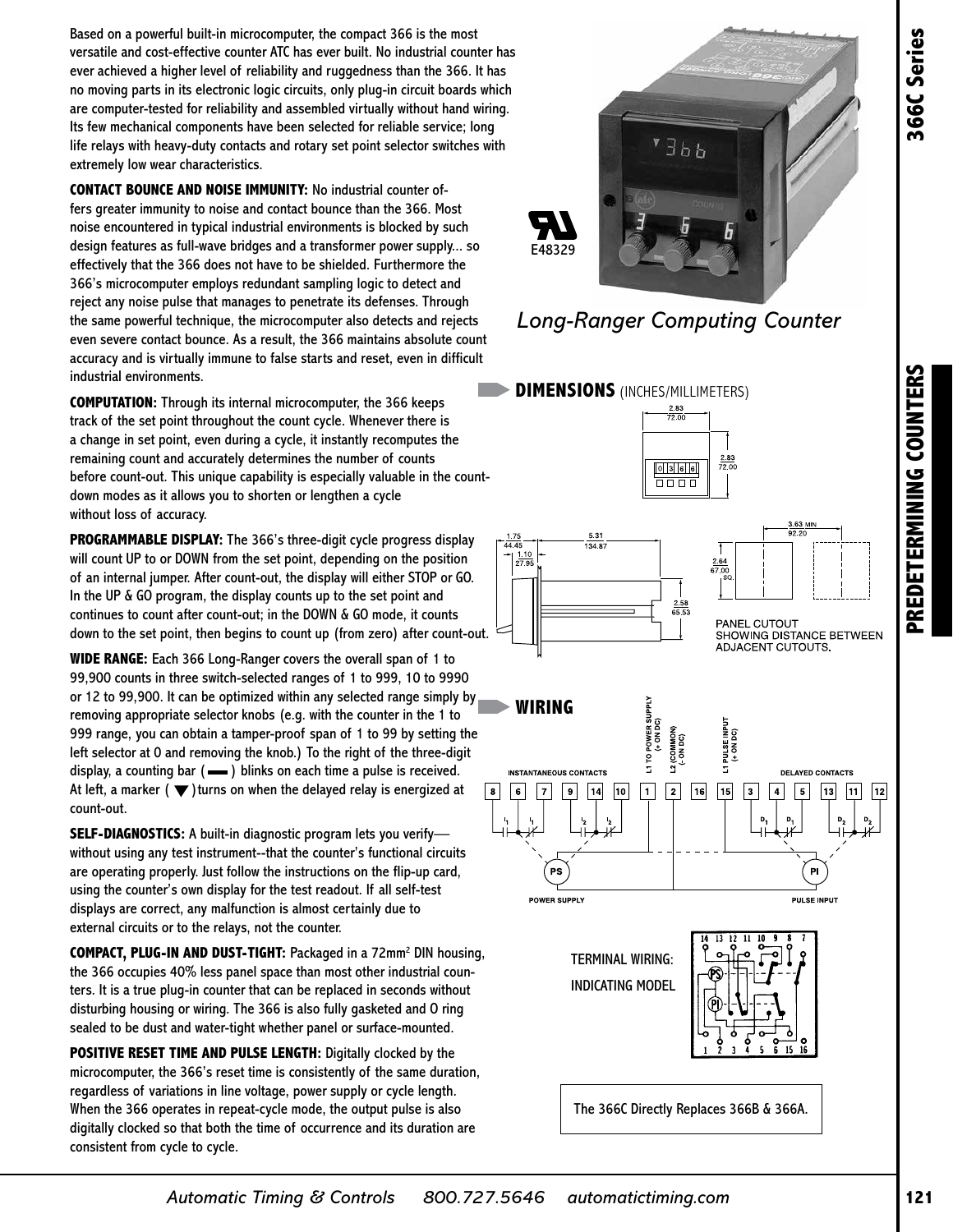# All timers shown in "before start" position. Diagrams shown with power off unless otherwise marked.

- INSTANTANEOUS CONTACTS Contacts are transferred
- when power supply is energized; transferred back, as shown when de-energized.

## SUSTAINED START

**TYPICAL INSTALLATIONS**



## MOMENTARY START/SUSTAINED START COUNT, PULSE AND REPEAT CYCLE



## **MODEL NUMBER**

|                 | TYPICAL INSTALLATIONS                                                                                                                                                                                                                                                                                                                                                                                                                                                                                                                                                                                 |                                                                                                                                                                                                                                                                                                                                                                      | <b>MODEL NUMBER</b>                                                                                                                                                                                                                                                                                                                                                                                            |                                   |                                                         |                |    |   |   |
|-----------------|-------------------------------------------------------------------------------------------------------------------------------------------------------------------------------------------------------------------------------------------------------------------------------------------------------------------------------------------------------------------------------------------------------------------------------------------------------------------------------------------------------------------------------------------------------------------------------------------------------|----------------------------------------------------------------------------------------------------------------------------------------------------------------------------------------------------------------------------------------------------------------------------------------------------------------------------------------------------------------------|----------------------------------------------------------------------------------------------------------------------------------------------------------------------------------------------------------------------------------------------------------------------------------------------------------------------------------------------------------------------------------------------------------------|-----------------------------------|---------------------------------------------------------|----------------|----|---|---|
| Series          | (PS) POWER SUPPLY                                                                                                                                                                                                                                                                                                                                                                                                                                                                                                                                                                                     | All timers shown in "before start"                                                                                                                                                                                                                                                                                                                                   | <b>MODEL NUMBER</b>                                                                                                                                                                                                                                                                                                                                                                                            | 366C                              |                                                         |                |    | P | X |
|                 | (P) Pulse input<br><b>INDEPENDENT LOADS</b>                                                                                                                                                                                                                                                                                                                                                                                                                                                                                                                                                           | position. Diagrams shown with power off<br>unless otherwise marked.                                                                                                                                                                                                                                                                                                  | RANGE 1-999, 10-9990 or 12-99900                                                                                                                                                                                                                                                                                                                                                                               |                                   | 400                                                     |                |    |   |   |
| <b>199</b>      | DEPENDENT LOADS                                                                                                                                                                                                                                                                                                                                                                                                                                                                                                                                                                                       | Maximum load current through any<br>load carrying contact is 5                                                                                                                                                                                                                                                                                                       | (switch selected)                                                                                                                                                                                                                                                                                                                                                                                              |                                   |                                                         |                |    |   |   |
|                 | MOMENTARY STARTING<br>⊸<br>° CONTACT                                                                                                                                                                                                                                                                                                                                                                                                                                                                                                                                                                  | amperes.                                                                                                                                                                                                                                                                                                                                                             | Special                                                                                                                                                                                                                                                                                                                                                                                                        |                                   | 000                                                     |                |    |   |   |
| m               | – SUSTAINED STARTING<br><b>CONTACT</b>                                                                                                                                                                                                                                                                                                                                                                                                                                                                                                                                                                | Pilot light leads are brought out to<br>terminal block. Pilot light can be                                                                                                                                                                                                                                                                                           | <b>VOLTAGE &amp; FREQUENCY</b>                                                                                                                                                                                                                                                                                                                                                                                 |                                   |                                                         |                |    |   |   |
|                 | NORMALLY CLOSED - صف<br><b>RESET CONTACT</b>                                                                                                                                                                                                                                                                                                                                                                                                                                                                                                                                                          | wired to show practically any<br>discrete discrete discrete discrete discrete function; unit energized, cycle<br>running, instantaneous or delayed switch<br>closed, etc.                                                                                                                                                                                            | 120 VAC 50-60 Hz                                                                                                                                                                                                                                                                                                                                                                                               |                                   |                                                         | Q              |    |   |   |
|                 | <b>LOAD DE-ENERGIZED</b><br>$\mathbf o$                                                                                                                                                                                                                                                                                                                                                                                                                                                                                                                                                               |                                                                                                                                                                                                                                                                                                                                                                      | 240 VAC, 50-60 Hz                                                                                                                                                                                                                                                                                                                                                                                              |                                   |                                                         | R              |    |   |   |
|                 | <b>LOAD ENERGIZED</b><br>x                                                                                                                                                                                                                                                                                                                                                                                                                                                                                                                                                                            | ON DELAY-Reset on power failure.                                                                                                                                                                                                                                                                                                                                     | 24 VAC, 50 or 60 Hz                                                                                                                                                                                                                                                                                                                                                                                            |                                   |                                                         | T              |    |   |   |
|                 | <b>DELAYED CONTACTS</b><br>$\left( 0\right)$                                                                                                                                                                                                                                                                                                                                                                                                                                                                                                                                                          | <b>INSTANTANEOUS CONTACTS</b><br>(PS)                                                                                                                                                                                                                                                                                                                                | 24 VDC                                                                                                                                                                                                                                                                                                                                                                                                         |                                   |                                                         | N              |    |   |   |
|                 | Contacts transfer<br>$\frac{1}{2}$ simultaneously when<br>unit "times out" and                                                                                                                                                                                                                                                                                                                                                                                                                                                                                                                        | Contacts are transferred<br>൶<br>when power supply is energized;<br>transferred back, as                                                                                                                                                                                                                                                                             | Special                                                                                                                                                                                                                                                                                                                                                                                                        |                                   |                                                         | Κ              |    |   |   |
|                 | $4\frac{9}{2}$ all digits are zero.                                                                                                                                                                                                                                                                                                                                                                                                                                                                                                                                                                   | shown when de-energized.                                                                                                                                                                                                                                                                                                                                             | <b>ARRANGEMENT</b>                                                                                                                                                                                                                                                                                                                                                                                             |                                   |                                                         |                |    |   |   |
|                 | <b>SUSTAINED START</b>                                                                                                                                                                                                                                                                                                                                                                                                                                                                                                                                                                                |                                                                                                                                                                                                                                                                                                                                                                      | Selectable Count Up or Count Down                                                                                                                                                                                                                                                                                                                                                                              |                                   |                                                         |                | 30 |   |   |
|                 |                                                                                                                                                                                                                                                                                                                                                                                                                                                                                                                                                                                                       |                                                                                                                                                                                                                                                                                                                                                                      | with Display                                                                                                                                                                                                                                                                                                                                                                                                   |                                   |                                                         |                |    |   |   |
|                 | COUNTER LINE<br>START SW                                                                                                                                                                                                                                                                                                                                                                                                                                                                                                                                                                              |                                                                                                                                                                                                                                                                                                                                                                      | Selectable Count Up & Go or                                                                                                                                                                                                                                                                                                                                                                                    |                                   |                                                         |                |    |   |   |
|                 | • 15<br>ULSE SW                                                                                                                                                                                                                                                                                                                                                                                                                                                                                                                                                                                       |                                                                                                                                                                                                                                                                                                                                                                      | Count Down & Go with Display                                                                                                                                                                                                                                                                                                                                                                                   |                                   |                                                         |                |    |   |   |
|                 |                                                                                                                                                                                                                                                                                                                                                                                                                                                                                                                                                                                                       | oxi<br>14<br><b>XOO</b>                                                                                                                                                                                                                                                                                                                                              | <b>FEATURES</b>                                                                                                                                                                                                                                                                                                                                                                                                |                                   |                                                         |                |    |   |   |
|                 |                                                                                                                                                                                                                                                                                                                                                                                                                                                                                                                                                                                                       | 10<br><b>XXO</b><br>в                                                                                                                                                                                                                                                                                                                                                | Basic plug-in unit                                                                                                                                                                                                                                                                                                                                                                                             |                                   |                                                         |                |    | P |   |
| <b>COUNTERS</b> |                                                                                                                                                                                                                                                                                                                                                                                                                                                                                                                                                                                                       | <b>00X</b><br>13<br>xx0                                                                                                                                                                                                                                                                                                                                              | Standard unit                                                                                                                                                                                                                                                                                                                                                                                                  |                                   |                                                         |                |    |   | χ |
|                 |                                                                                                                                                                                                                                                                                                                                                                                                                                                                                                                                                                                                       | B<br>$_{\text{oox}}$                                                                                                                                                                                                                                                                                                                                                 | <b>ACCESSORIES</b>                                                                                                                                                                                                                                                                                                                                                                                             |                                   |                                                         |                |    |   |   |
|                 |                                                                                                                                                                                                                                                                                                                                                                                                                                                                                                                                                                                                       | $_{010}$                                                                                                                                                                                                                                                                                                                                                             | Surface mounting bracket kit                                                                                                                                                                                                                                                                                                                                                                                   |                                   |                                                         | 0353-260-27-00 |    |   |   |
|                 |                                                                                                                                                                                                                                                                                                                                                                                                                                                                                                                                                                                                       | xoo<br>INDEPENDENT LOAD LINE                                                                                                                                                                                                                                                                                                                                         | Retrofit kit                                                                                                                                                                                                                                                                                                                                                                                                   |                                   |                                                         | 0305-265-61-70 |    |   |   |
| PREDETERMINING  |                                                                                                                                                                                                                                                                                                                                                                                                                                                                                                                                                                                                       |                                                                                                                                                                                                                                                                                                                                                                      |                                                                                                                                                                                                                                                                                                                                                                                                                |                                   |                                                         |                |    |   |   |
|                 |                                                                                                                                                                                                                                                                                                                                                                                                                                                                                                                                                                                                       | ۰<br>⊶<br>INDEPENDENT LOAD LINE<br>NOTE: Minimum sw open time: 100 mSEC                                                                                                                                                                                                                                                                                              | oxo<br>C<br>xoo<br>xx(ox)<br><b>VDC</b><br>Ή<br>48<br>oo(xo)<br>G<br>125                                                                                                                                                                                                                                                                                                                                       | R<br>150 ohm 20 w<br>650 ohm 20 w | $R \leq$<br>ATC PART NUMBER<br>3652602500<br>3652602600 |                |    |   |   |
|                 | <b>OPERATION</b>                                                                                                                                                                                                                                                                                                                                                                                                                                                                                                                                                                                      | Minimum sw close time: 20 mSEC                                                                                                                                                                                                                                                                                                                                       | Output Pulse length - approx. 50 mSEC                                                                                                                                                                                                                                                                                                                                                                          |                                   |                                                         |                |    |   |   |
|                 |                                                                                                                                                                                                                                                                                                                                                                                                                                                                                                                                                                                                       | As soon as power is applied to terminals $1 \& 2$ of the counter, the                                                                                                                                                                                                                                                                                                | <b>THE DISPLAY:</b> A high intensity blue fluorescent display consists of thre                                                                                                                                                                                                                                                                                                                                 |                                   |                                                         |                |    |   |   |
|                 | contacts (3-4-5 & 13-11-12).                                                                                                                                                                                                                                                                                                                                                                                                                                                                                                                                                                          | instantaneous relay is energized and changes the states of its associ-<br>ated contacts (8-6-7 & 9-14-10). The counter then looks for terminal<br>15 (pulse input terminal) to receive input pulses. When the number<br>of pulses received equals the number of counts set on the front face,<br>the delayed relay energize and changes the states of its associated | digits and a Counting Bar with a special Count-Out symbol. The Count-<br>ing Bar appears to the right of the digits and blinks once every count,<br>regardless of range. When the delay relay is energized at count-out, a<br>triangular Count-Out symbol appears to the left of the digits.<br>REMOVE THE 366C FROM ITS HOUSING TO MAKE CHANGES<br><b>SHOWN BELOW.</b>                                        |                                   |                                                         |                |    |   |   |
|                 |                                                                                                                                                                                                                                                                                                                                                                                                                                                                                                                                                                                                       | The counter is reset by removing power from terminal 1 for at least 60<br>msec. At reset, both relays revert back to their shelf (without power)<br>state. To the right you will find some typical applications.                                                                                                                                                     | <b>COUNTING DISPLAY MODES: Down &amp; Stop (30)</b><br>Up & Stop (30)<br>Down & Go (50)                                                                                                                                                                                                                                                                                                                        |                                   |                                                         |                |    |   |   |
|                 | <b>SETTING SWITCHES:</b> The three digits are set with the rotary switch<br>knobs beneath each digit. These knobs can be rotated in either direc-<br>tion (CW or CCW), and they are "pull" removable if digit set security is<br>desired. When the 366 is in the "Count Down" mode, changing one or<br>more digits, during counting, will instantly be reflected by an equiva-<br>lent change in the counter's display. In the "Count Up" mode, changing<br>digits immediately changes the count-out set point. Setting all three<br>digits to zero will cause instant count-out in any display mode. |                                                                                                                                                                                                                                                                                                                                                                      | Up & Go (50)<br><b>CHANGING THE RANGE:</b> The 366B has three ranges:<br>$x1 =$ Counts single pulses to 999<br>$x10 =$ Counts every tenth pulse to 9,990                                                                                                                                                                                                                                                       |                                   |                                                         |                |    |   |   |
|                 |                                                                                                                                                                                                                                                                                                                                                                                                                                                                                                                                                                                                       |                                                                                                                                                                                                                                                                                                                                                                      | $12 =$ Counts every 12th pulse<br>Each range is selected using finger force on the white plastic lever<br>behind the front face of the counter. In two of the three possible lever<br>positions, an indicator will appear in a range window located on the fror<br>face below and between the rotary switch knobs. When nothing appears<br>in these windows, the counter is understood to be in the x 1 range. |                                   |                                                         |                |    |   |   |
| 122             |                                                                                                                                                                                                                                                                                                                                                                                                                                                                                                                                                                                                       | <b>Automatic Timing &amp; Controls</b>                                                                                                                                                                                                                                                                                                                               | automatictiming.com<br>800.727.5646                                                                                                                                                                                                                                                                                                                                                                            |                                   |                                                         |                |    |   |   |

## **ACCESSORIES**

| Surface mounting bracket kit | 0353-260-27-00 |
|------------------------------|----------------|
| Retrofit kit                 | 0305-265-61-70 |





| Up & Stop (30) |
|----------------|
| Down & Go (50) |
| Up & Go (50)   |

- $x1 =$  Counts single pulses to 999
	- $x10 =$  Counts every tenth pulse to 9,990
	- $12$  = Counts every 12th pulse